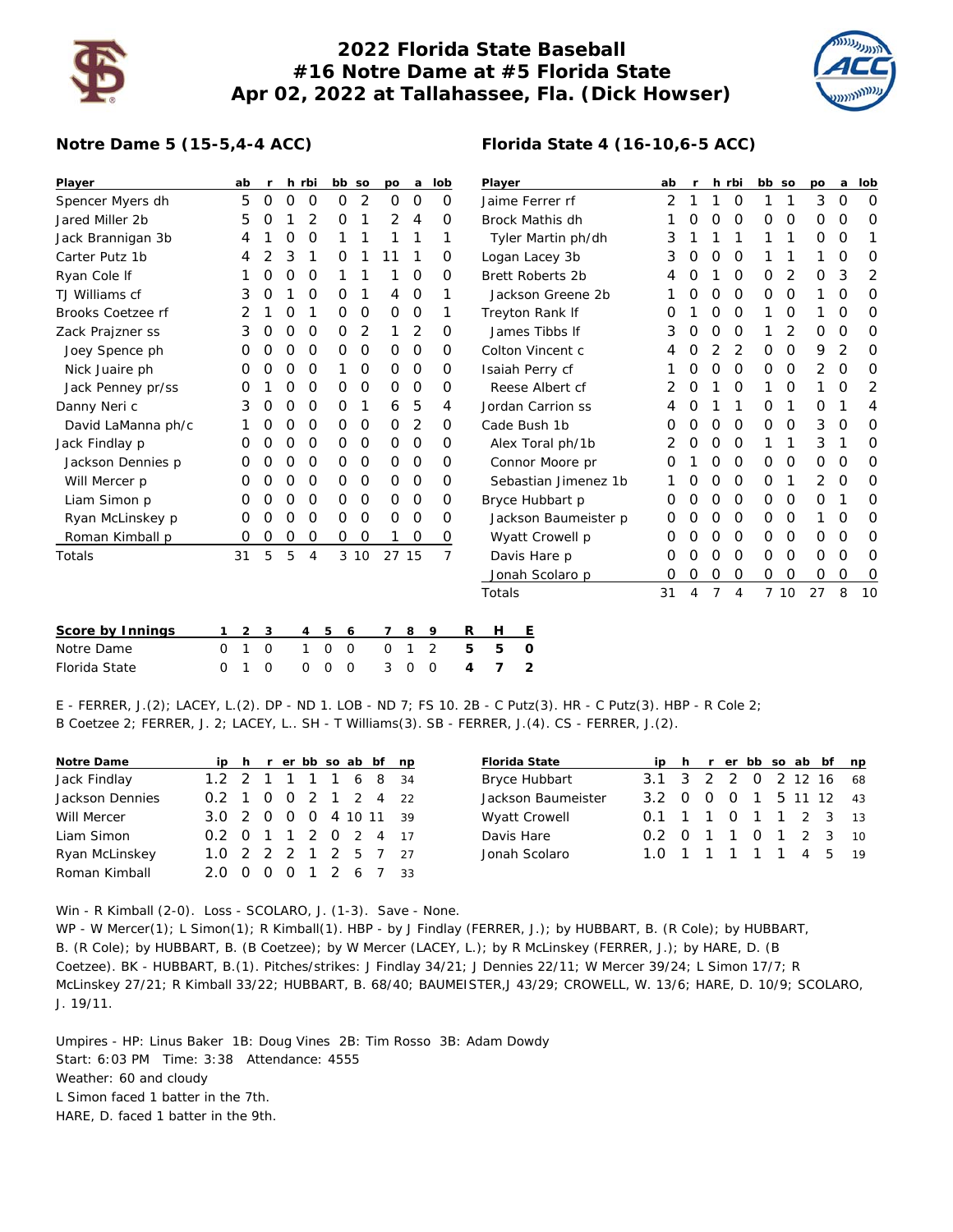

## **2022 Florida State Baseball #16 Notre Dame at #5 Florida State Apr 02, 2022 at Tallahassee, Fla. (Dick Howser)**



| Score by Innings |  |  |  |  | 1 2 3 4 5 6 7 8 9 R H E |  |
|------------------|--|--|--|--|-------------------------|--|
| Notre Dame       |  |  |  |  | 0 1 0 1 0 0 0 1 2 5 5 0 |  |
| Florida State    |  |  |  |  | 0 1 0 0 0 0 3 0 0 4 7 2 |  |

Notre Dame starters: 2/dh S Myers; 16/2b J Miller; 9/3b J Brannigan; 4/1b C Putz; 1/lf R Cole; 6/cf T Williams; 42/rf B Coetzee; 14/ss Z Prajzner; 8/c D Neri; 24/p J Findlay;

Florida State starters: 7/rf FERRER, J.; 8/dh MATHIS, B.; 32/3b LACEY, L.; 1/2b ROBERTS, B.; 9/lf RANK, T.; 28/c VINCENT, C.; 38/cf PERRY, I.; 3/ss CARRION, J.; 26/1b BUSH, C.; 43/p HUBBART, B.;

Notre Dame 1st - S Myers grounded out to ss (2-1 BBF). J Miller flied out to lf (3-2 SBBFB). J Brannigan flied out to rf (2-2 BKBF). 0 runs, 0 hits, 0 errors, 0 LOB.

Florida State 1st - FERRER, J. hit by pitch (0-0). MATHIS, B. flied out to cf (3-2 BBFSBF). FERRER, J. out at second c to 2b, caught stealing. LACEY, L. grounded out to 3b (2-2 BBKSF). 0 runs, 0 hits, 0 errors, 0 LOB.

Notre Dame 2nd - C Putz singled to left field (1-0 B). C Putz advanced to second on a balk. R Cole hit by pitch (2-2 KBFB). T Williams singled, bunt (0-1 F); R Cole advanced to second; C Putz advanced to third. B Coetzee grounded out to 2b, RBI (3-2 BBFBFFF); T Williams advanced to second; R Cole advanced to third; C Putz scored. Z Prajzner struck out swinging (2-2 BBSSS). D Neri grounded out to 1b unassisted (0-1 K). 1 run, 2 hits, 0 errors, 2 LOB.

Florida State 2nd - ROBERTS, B. struck out swinging (0-2 KFS). RANK, T. walked (3-1 BFBBB). VINCENT, C. singled to right center (1-2 BKF); RANK, T. advanced to second. PERRY, I. flied out to cf (2-2 FFBFB). CARRION, J. singled to right field, RBI (1-0 B); VINCENT, C. advanced to second; RANK, T. scored. J Dennies to p for J Findlay. TORAL, A. pinch hit for BUSH, C.. VINCENT, C. out at third c to 3b. 1 run, 2 hits, 0 errors, 1 LOB.

Notre Dame 3rd - TORAL, A. to 1b. S Myers flied out to cf (2-2 BBSF). J Miller flied out to cf (3-1 BFBB). J Brannigan struck out swinging (2-2 BBFKFS). 0 runs, 0 hits, 0 errors, 0 LOB.

Florida State 3rd - TORAL, A. struck out swinging (1-2 SSBS). FERRER, J. singled to pitcher (1-2 FKFB). MARTIN, T. pinch hit for MATHIS, B.. FERRER, J. stole second. MARTIN, T. walked (3-2 FBBKBFB). LACEY, L. walked (3-1 BBKBB); MARTIN, T. advanced to second; FERRER, J. advanced to third. W Mercer to p for J Dennies. ROBERTS, B. grounded into double play 2b to ss to 1b (2-0 BB); LACEY, L. out on the play. 0 runs, 1 hit, 0 errors, 2 LOB.

Notre Dame 4th - MARTIN, T. to dh. TIBBS, J. to lf for RANK, T.. ALBERT, R. to cf for PERRY, I.. C Putz homered to left center, RBI (3-2 KBSBB). R Cole hit by pitch (0-0). T Williams grounded out to p, bunt, SAC (0-0); R Cole advanced to second. B Coetzee hit by pitch (3-1 BBFB). BAUMEISTER,J to p for HUBBART, B.. Z Prajzner flied out to rf (0-0); B Coetzee advanced to second on a fielding error by 3b; R Cole advanced to third. D Neri out at first 1b to p (1-0 B). 1 run, 1 hit, 1 error, 2 LOB.

Florida State 4th - TIBBS, J. flied out to cf (0-0). VINCENT, C. flied out to lf (2-0 BB). ALBERT, R. singled, bunt (2-0 BB). ALBERT, R. advanced to second on a wild pitch, advanced to third. CARRION, J. struck out swinging, out at first c to 1b (1-2 KFBS). 0 runs, 1 hit, 0 errors, 1 LOB.

Notre Dame 5th - S Myers grounded out to 2b (0-0). J Miller grounded

 out to 2b (0-2 SK). J Brannigan flied out to rf (1-0 B). 0 runs, 0 hits, 0 errors, 0 LOB.

Florida State 5th - TORAL, A. grounded out to 2b (2-1 FBB). FERRER, J. struck out looking (0-2 FFK). MARTIN, T. struck out swinging (3-2 KBFBBFFS). 0 runs, 0 hits, 0 errors, 0 LOB.

Notre Dame 6th - C Putz struck out swinging (0-2 SSS). R Cole walked (3-2 FBBFBFB). T Williams struck out looking (2-2 BFBFFK). B Coetzee flied out to cf (2-1 BBF). 0 runs, 0 hits, 0 errors, 1 LOB.

Florida State 6th - LACEY, L. hit by pitch (1-1 BF). ROBERTS, B. singled through the right side (0-1 F); LACEY, L. advanced to second. TIBBS, J. struck out looking (2-2 SBKBK). L Simon to p for W Mercer. ROBERTS, B. advanced to second on a wild pitch; LACEY, L. advanced to third on a wild pitch. VINCENT, C. popped up to 2b (2-2 BSFB). ALBERT, R. intentionally walked (2-0 BB). CARRION, J. grounded out to 2b (2-1 BBK). 0 runs, 1 hit, 0 errors, 3 LOB.

Notre Dame 7th - Z Prajzner struck out swinging (1-2 FSBFS). D Neri struck out swinging (1-2 SBSS). S Myers struck out swinging (2-2 FKBBS). 0 runs, 0 hits, 0 errors, 0 LOB.

Florida State 7th - TORAL, A. walked (3-2 BBSBSB). R McLinskey to p for L Simon. FERRER, J. hit by pitch (2-2 KBBKFF); TORAL, A. advanced to second. MOORE, C. pinch ran for TORAL, A.. MARTIN, T. singled to left field, advanced to second, RBI (0-0); FERRER, J. advanced to third; MOORE, C. scored. LACEY, L. struck out swinging, out at first c to 1b (0-2 SSFS). ROBERTS, B. struck out swinging (3-2 BFFFFBBFS). TIBBS, J. intentionally walked. VINCENT, C. singled to center field, advanced to second on the throw, 2 RBI (0-2 SS); TIBBS, J. advanced to third; MARTIN, T. scored; FERRER, J. scored. ALBERT, R. flied out to cf (1-0 B). 3 runs, 2 hits, 0 errors, 2 LOB.

Notre Dame 8th - JIMENEZ, S. to 1b for MOORE, C.. CROWELL, W. to p for BAUMEISTER,J. J Miller struck out swinging, out at first c to 1b (0-2 KFS). J Brannigan walked (3-1 BBFBB). C Putz doubled to right field (3-1 BSBB); J Brannigan advanced to third, scored on a fielding error by rf, unearned. HARE, D. to p for CROWELL, W.. R Cole struck out swinging (1-2 BKSS). T Williams lined out to 3b (0-0). 1 run, 1 hit, 1 error, 1 LOB.

Florida State 8th - R Kimball to p for R McLinskey. CARRION, J. out at first 1b to p (3-2 BBKBF). JIMENEZ, S. struck out swinging, out at first c to 1b (0-2 SFS). FERRER, J. walked (3-2 KBBSBB). FERRER, J. advanced to second on a wild pitch. MARTIN, T. grounded out to ss (2-2 BKKBF). 0 runs, 0 hits, 0 errors, 1 LOB.

Notre Dame 9th - GREENE, J. to 2b for ROBERTS, B.. B Coetzee hit by pitch (0-2 KSFF). J Spence pinch hit for Z Prajzner. SCOLARO, J. to p for HARE, D.. N Juaire pinch hit for J Spence. N Juaire walked (3-2 BKBBFB); B Coetzee advanced to second. D LaManna pinch hit for D Neri. J Penney pinch ran for N Juaire. D LaManna grounded out to c (3-2 BKBBF); J Penney advanced to second; B Coetzee advanced to third. S Myers struck out swinging (0-2 KKS). J Miller singled to second base, advanced to second on the throw, 2 RBI (1-1 FB); J Penney scored; B Coetzee scored. J Brannigan popped up to 2b (0-0). 2 runs, 1 hit, 0 errors, 1 LOB.